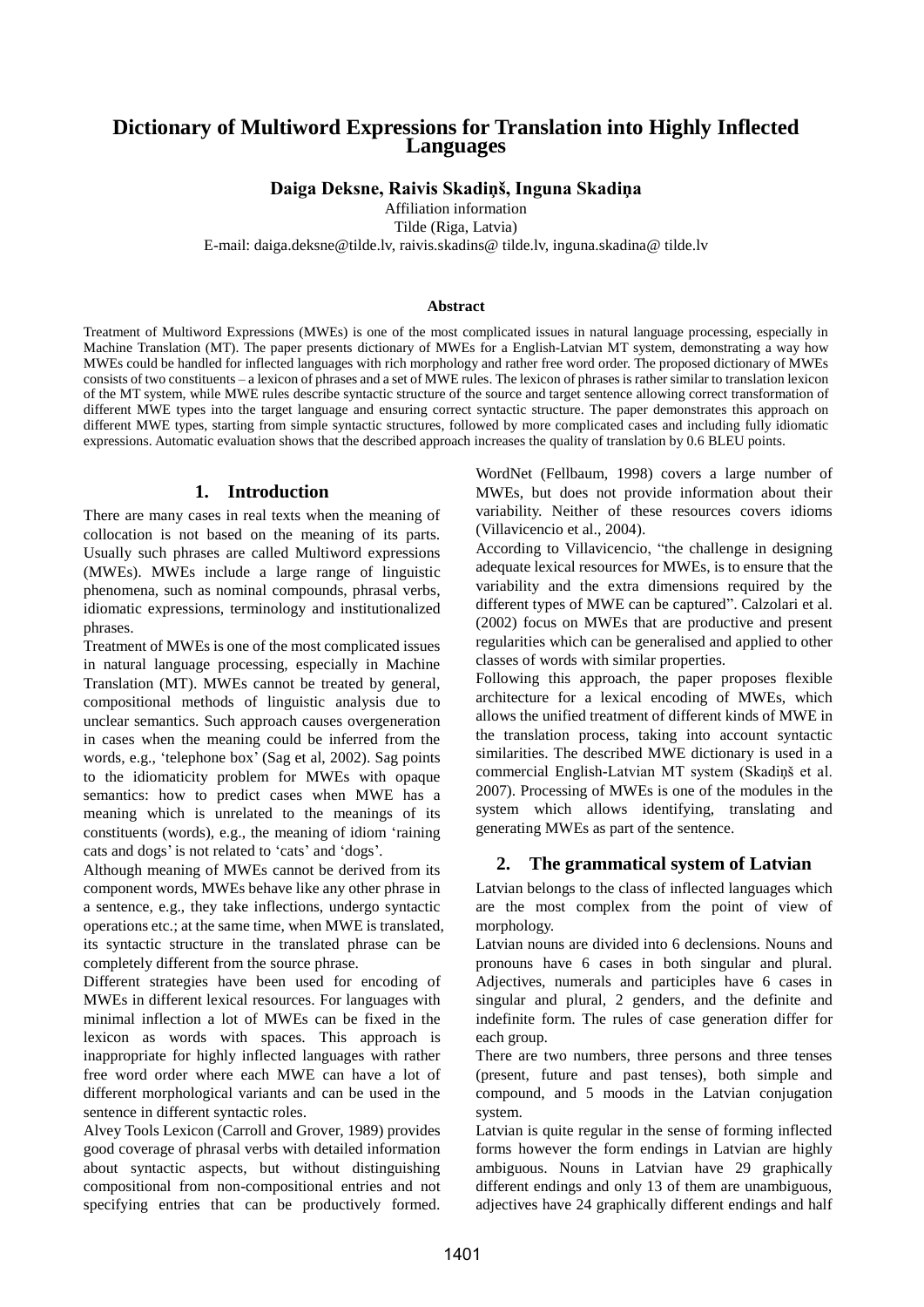of them are ambiguous, verbs have 28 graphically different endings and only 17 of them are unambiguous.

Another significant feature of Latvian is the relatively free word order in the sentence which makes parsing and translation complicated.

Like other languages, Latvian has a large number of MWEs. There are different types of MWEs in English which have to be translated into Latvian, e.g., phrasal verbs (e.g. "give up" – "padoties", "slow down" – "piebremzēt"), nominal compounds (e.g. "telephone box" – ―telefona būdiņa‖), institutionalized phrases (e.g. ―salt and pepper") or phrases with truly idiomatic meaning (e.g. "early bird gets the worm" – "kurš putniņš agri ceļas, agri slauka deguntiņu"). There are cases when a single word in English should be translated in Latvian as a MWE (e.g. "arson" - "ļaunprātīga dedzināšana") and vice versa (e.g. "send word" – "paziņot").

## **3. MWE dictionary**

Transfer of source language syntactic structures into the corresponding target language syntactic structures during the translation process could be implemented in many different ways. Mel'čuks lexical functions (LFs) (Mel'čuk, 1974) establish a semantic relation between one word or word combination, which is called function argument, and another word or word combination, which is called function value corresponding to this argument. LFs are universal regarding the language and therefore the translation could be acquired by identifying the arguments and the value of the LF during parsing and by substituting with the correct value from the target language dictionary during generation (Apresjan et al).

A different approach is the usage of Lexicalized Tree Adjoining Grammar (LTAG) (Abeillé et al, 1990). The transfer between two languages can be realized by directly putting large elementary units into correspondence without going through interlingual representation and without major changes to the source and target grammars. Transfer rules are stated as correspondences between nodes of trees which are associated with words.

Our dictionary of MWEs consists of a lexicon of phrases and a set of MWE rules. The lexical entry consists of a normalized source language MWE, its translation equivalent and an identifier of MWE rule describing syntactic structures of the source and the target MWE (see Table 1). Usually one rule describes tens, hundreds or even thousands of MWEs. Depending on the syntactic structure of the MWE, normalized MWE could be a list of the words in a base form or/and inflected or conjugated forms of the words.

The MWE rule describes the syntactic structure of MWE in the source language and its transformation into the corresponding structure of the target language.

| Source phrase | Target phrase    | Rule ID      |  |
|---------------|------------------|--------------|--|
| talk around   | runāt apkārt     | V-ADV-7      |  |
| clever boots  | slīpēts zellis   | $A-N-9$      |  |
| have a swim   | izpeldēties      | V-DET-N-1    |  |
| get a cold    | saaukstēties     | V-DET-N-1    |  |
| sound a false | uzņemt nepareizu | V-DET-A-N-14 |  |
| note          | toni             |              |  |
| out of temper | saniknots        | ADV-PREP-N-1 |  |
| have lunch    | ēst pusdienas    | $d-V-N-3$    |  |
|               |                  |              |  |

Table 1: Lexicon of phrases

In simplest cases the source and target MWEs have the same syntactic structure and translations of words are attached to the corresponding nodes of syntactic tree. Example (1) shows the rule for such type of MWEs consisting of a main verb (V) and an adverb (ADV). It starts with the rule identifier V-ADV-7 followed by the syntactic structure of MWE in the source and target language (V1[advl:ADV2]=>V1[advl:ADV2]) and providing characteristics of the normalized phrase, e.g., V1.SourceBaseform stands for the verb in base form, ADV2.SourceSpelling stands for the adverb in its written form.

(1) IdiomRule(V-ADV-7)

{

}

V1[advl:ADV2]=> V1[advl:ADV2]

V1.SourceBaseform; ADV2.SourceSpelling;

V1.TargetBaseform; ADV2.TargetSpelling;

*talk(V1) around(ADV2) => runāt(V1) aplinkus(ADV2)*

The MWE rule can also include morphological restrictions for a certain source language parse tree node and assign morphological features for a certain target language parse tree node. Example (2) shows the rule for the English noun phrase 'clever boots' in plural and the corresponding Latvian noun phrase 'slīpēts zellis' in singular.

(2) IdiomRule(A-N-9)  $N2[attr:A1] \Rightarrow N3[attr:A1]$ 

```
N2.Number == plural;
```
A1.SourceSpelling; N2.SourceSpelling;

A1.TargetBaseform; N3.TargetBaseform;

```
N3.Number = singular;
```

```
}
```
{

*clever(A1) boots(N2) => slīpēts(A1) zellis(N3)*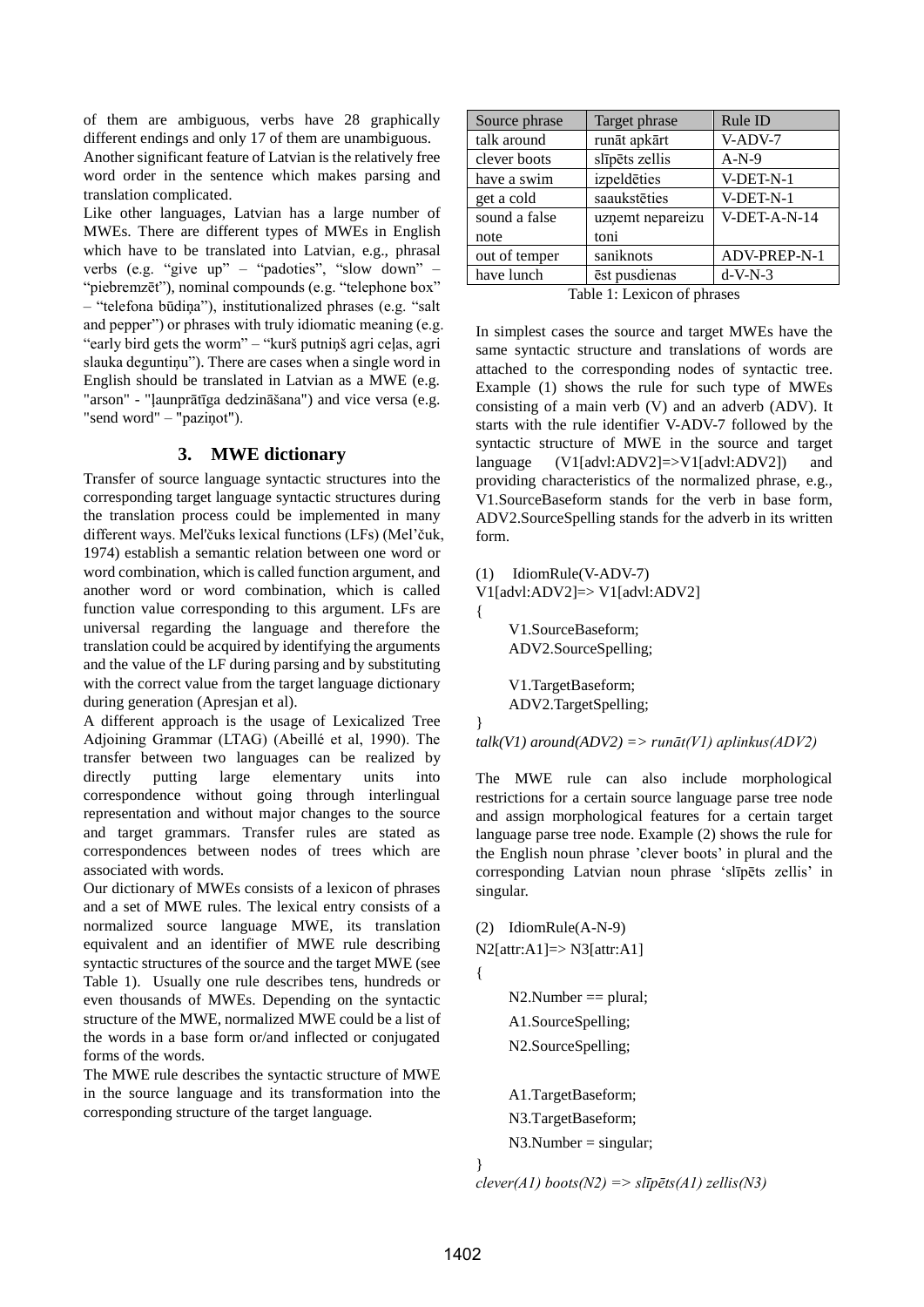Although the simplest MWEs form a considerable part of the MWE dictionary, most of the MWE rules are more complicated and describe transformation of parse tree between the source and target languages. Some nodes can be dropped from the source tree, some new ones can be added in the target tree during a transfer. In the most complicated cases the head node of the fragment tree can be changed into a different one. Figure 1 shows how English MWE 'have a swim' is transformed into a single Latvian word 'izpeldēties'.



{

V1.SourceBaseform; DET3.SourceSpelling; N2.SourceBaseform;

V1.TargetBaseform;

}

*have(v1) swim(N2) => izpeldēties(V1)*

Figure 1: MWE rule where the source and target tree have different syntactic structures

Similar syntactic structures can be translated differently depending on the context they are used. Figure 2.1 and Figure 2.2 shows the translation process for the MWE 'lay an embargo' in two cases: as a single verb 'apķīlāt' or a verb phrase ‗uzlikt embargo‗. The rule from the Figure 2.1 will be applied only if the noun node N2 has no other children as the only optional determiner DET3; in this case the translation is a single verb and we can drop the N2 node in the target tree. In other cases the rule from the Figure 2.2 is performed, i.e., the same tree structure is kept.



V1[comp:N2[?det:DET3,null]]=>V1

### Figure 2.1: Translation of 'to lay an embargo': similar syntactic structures in source language have different target language tree



V1[comp:N2[?det:DET3]]=>V1[comp(right):N2]

### Figure 2.2: Translation of 'to lay an embargo': similar syntactic structures in source language have different target language tree

Not only the structure of the syntactic tree, but also the word order can be changed during the translation process. Therefore, in the description of the target language tree, we specify not only the parse tree and the syntactic relations but also the word order, i.e., the position of the child node in respect to the parent node. The child node can be inserted directly before the parent ('left'), at the beginning of phrase ('leftmost'), directly after the parent ('right') or at the end of phrase ('rightmost').

Truly idiomatic expressions have completely different phrase structure in the source and the target languages. Figure 3 illustrates the translation of the idiom 'raining cats and dogs' into ‗līst kā pa Jāņiem' ('it's raining like on Midsummer's Day'). Only the main verb node V1 is kept in target tree during the transfer, all other target nodes hasvebeen replaced with different ones.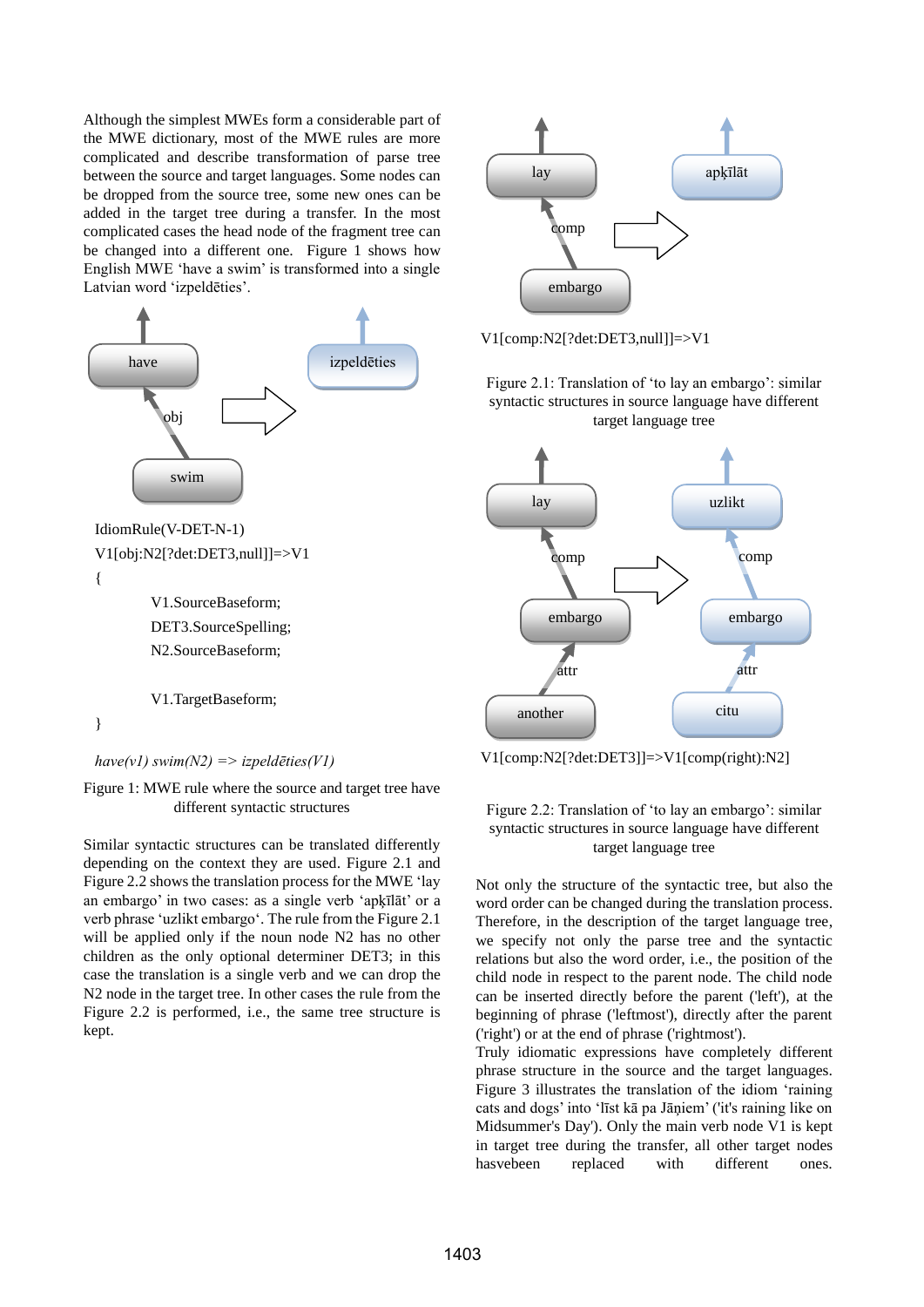

 $V1[obj:N2[cc:CC3,cc:N4]] = >$ 

V1[man(right):PART5[ha(right):PREP6[pcomp(right):N7]]]

Figure 3: Source and target tree for idiomatic expressions

## **4. Processing of Multiword Expressions in MT system**

The English-Latvian MT system is built from separate components, each of them having their own functionality. Components are executed successively during the translation process: the system detects the language of the source text, builds the syntactic parse tree, performs MWE processing, performs syntactic and lexical transfer, disambiguates word translations, and establishes morphological agreement between words.

Input of the MWE module is the parse tree of the source language sentence. The MWE processing module traverses the parse tree top-down trying to identify the potential MWEs, i.e., patterns (fragments of parse tree) defined in MWE rules. If a match is found, the MWE rule looks for a lexical match in the lexicon of phrases. If the matching entry is found in the lexicon of phrases, the target tree fragment is created and lexical translations are attached to the right nodes.

The translated MWE is integrated into the target tree to be used later during transfer, agreement and other processes. In these modules MWE is treated in the same way as other words in sentence (conjugated, declined, etc.) to create a fluent target language sentence.

#### **5. Results and Evaluation**

The current MWE dictionary has a lexicon of 19,790 English MWEs with their translations, and 914 rules. The most frequent phrases are adjective-noun phrases (6995 entries), noun-noun phrases (3912 entries), verb-noun phrases (2597 entries), noun-preposition-noun phrases (1674), and verb-preposition-verb phrases (1010 entries).

We have compiled a English-Latvian corpus consisting of original sentences (500 units) for MT evaluation, i.e., this corpus is natural and sufficient for evaluation purposes. The compiled corpus is parallel (sentence-aligned), not annotated (morphologically, syntactically, and lexically unmarked), and is representational and balanced at the same time.

Two popular evaluation metrics NIST (Doddington, 2002) and BLEU (Papineni et al., 2002) were chosen for automatic evaluation. The evaluation results for MWE processing module in English-Latvian MT are summarized in Table 2.

| System characteristics | <b>BLEU</b> | <b>NIST</b> |
|------------------------|-------------|-------------|
| With MWE processing    | 18.17       | 4.7543      |
| Without MWE            | 17.52       | 4.6802      |
| processing             |             |             |

BLEU score rose by 0.6 points while NIST score rose by 0.07 points when MWE processing module was included. MWE processing module detected and provided translations for 83 MWEs in the test corpus.

#### **6. Future work**

We have developed an advanced MWE processing technique. It is included in the system and the evaluation shows improvement of the translation quality, but we see that the quality can be significantly improved by adding new MWEs. At the moment we use manually created rules and dictionaries for the MWE processing which is time consuming and expensive. We are planning to use unsupervised machine learning techniques to learn MWE rules and create dictionaries from the parallel corpus.

#### **7. References**

- Abeille, A., Schabes, Y., Joshi, A. (1990). Using Lexicalized Tags forMachine Translation. In *Proceedings of the 13th International Conference on Computational Linguistics (COLING 90),* Helsinki, Finland, pp. 1-6.
- Apresjan, J.D., Boguslavsky, I.M., Iomdin, L.L., Tsinman, L.L. (2002). Lexical Functions in NLP: Possible Uses, Computational Linguistics for the New Millennium: Divergence or Synergy? In Manfred Klenner / Henriëtte Visser (eds.) *Proceedings of the International Symposium held at the Ruprecht-Karls-Universität Heidelberg, 21-22 July 2000*, Frankfurt am Main, pp. 55-72.
- Calzolari, N., Fillmore, C., Grishman, R., Ide, N., Lenci, A., MacLeod, C., Zampolli, A. (2002). Towards best practice for multiword expressions in computational lexicons. In *Proceedings of the 3rd International Conference on Language Resources and Evaluation (LREC 2002)*. Las Palmas, Canary Islands.
- Carroll, J., Claire, G.. (1989). The derivation of a large computational lexicon of English from. LDOCE. In B. Boguraev and E. Briscoe (Eds.), *Computational Lexicography for Natural Language Processing*. Longman.